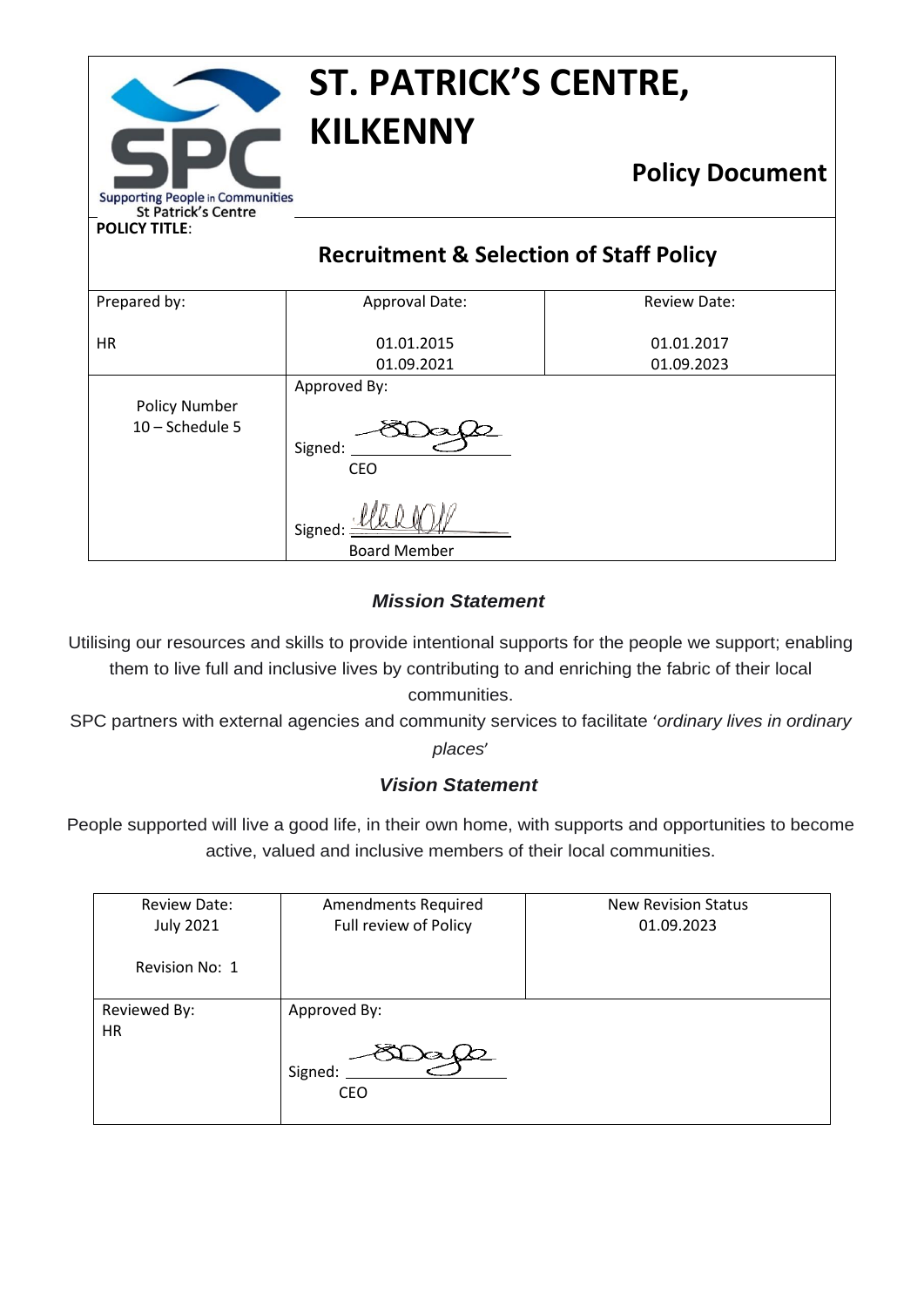# **Contents**

| 1.0  |  |
|------|--|
| 2.0  |  |
| 3.0  |  |
| 4.0  |  |
| 5.0  |  |
| 6.0  |  |
| 7.0  |  |
| 8.0  |  |
| 9.0  |  |
| 10.0 |  |
| 11.0 |  |
| 12.0 |  |
| 13.0 |  |
| 14.0 |  |
| 15.0 |  |
| 16.0 |  |
| 17.0 |  |
| 18.0 |  |
| 19.0 |  |
| 20.0 |  |
| 21.0 |  |
| 22.0 |  |
| 23.0 |  |
| 24.0 |  |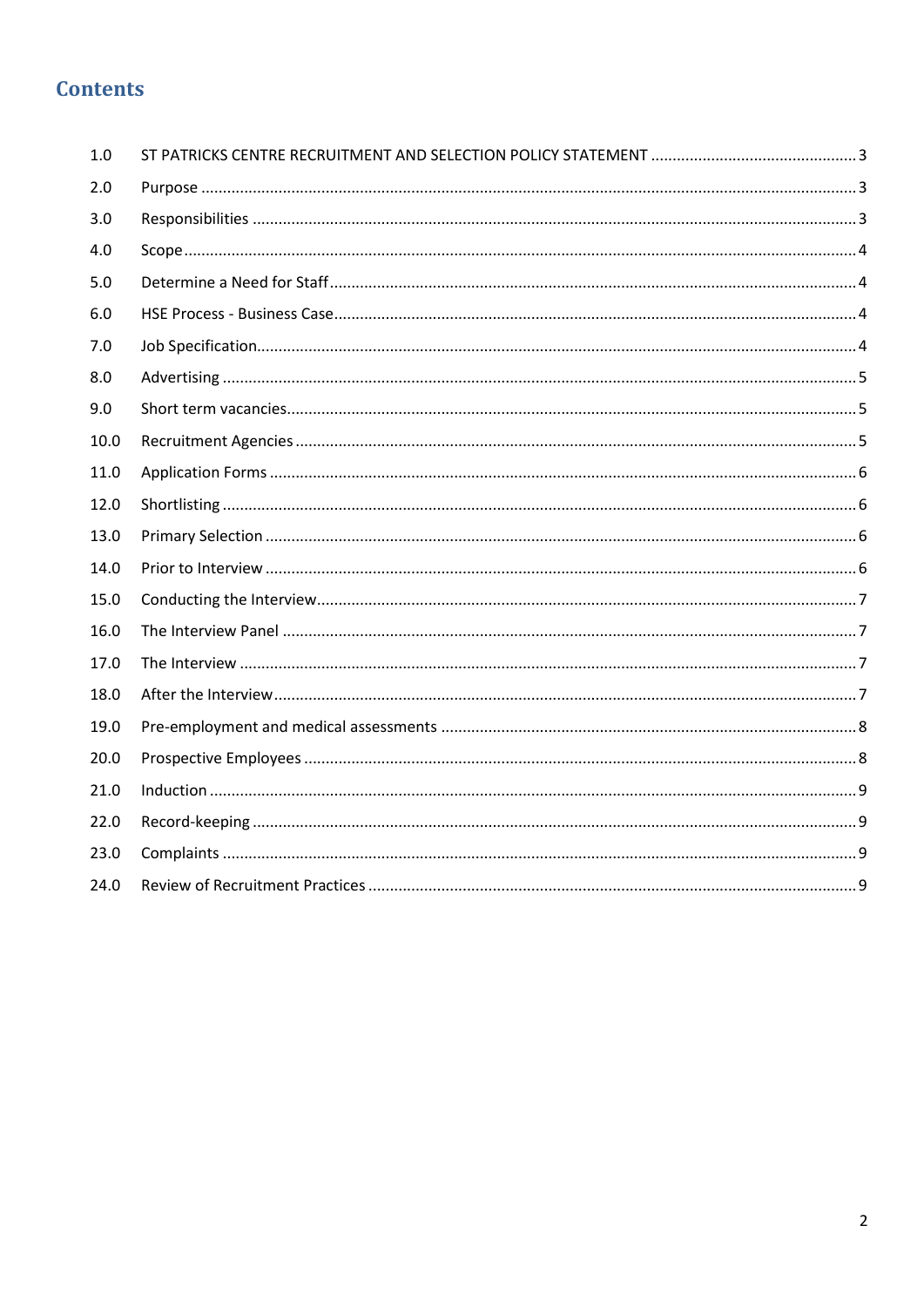# <span id="page-2-0"></span> $1.0$ **St Patricks Centre recruitment and selection policy statement**

- 1.1. St. Patricks Centre (Kilkenny) (SPC) recognises that its employees are fundamental to its success and is committed to ensuring that the recruitment and selection process is conducted in a manner that is systematic efficient and effective and promotes equal opportunities.
- 1.2. SPC prides itself on the high quality of staff in its employment and in order to maintain this high standard it is essential that the organisation has an effective recruitment and selection process in place. A strategic and professional approach to the recruitment process will enable SPC to attract and appoint employees with the necessary skills and attributes to fulfil its strategic aims and support its values.
- 1.3. This recruitment and selection policy provides equality of opportunity to all candidates in an effort to select from the widest choice of candidates and minimise any skill shortages in the organisation.

# <span id="page-2-1"></span> $2.0$ **Purpose**

2.1. It is the policy of SPC to recruit the best candidates in a fair, consistent and professional manner and in accordance with the Employment Equality Act (1998-2015) and subsequent amendments.

# <span id="page-2-2"></span> $3.0$ **Responsibilities**

- 3.1. It shall be the responsibility of the CEO (or a delegated authority) to implement this policy and to monitor its performance. It is the responsibility of PIC/Team Leader/and other Managers to ensure that:
	- They are familiar with the recruitment policy and procedures, and that they follow them accordingly:
	- Staffing levels for their department are determined and authorised:
	- All roles have current position descriptions that specify role requirements and selection criteria.
- 3.2. It is the responsibility of the Human Resources Department to ensure that:
	- All PIC/Team Leaders/Managers are aware of their responsibilities in the recruitment and selection process.
	- PIC/Team Leaders/Managers are given continuous support and guidance in regard to recruitment and selection issues.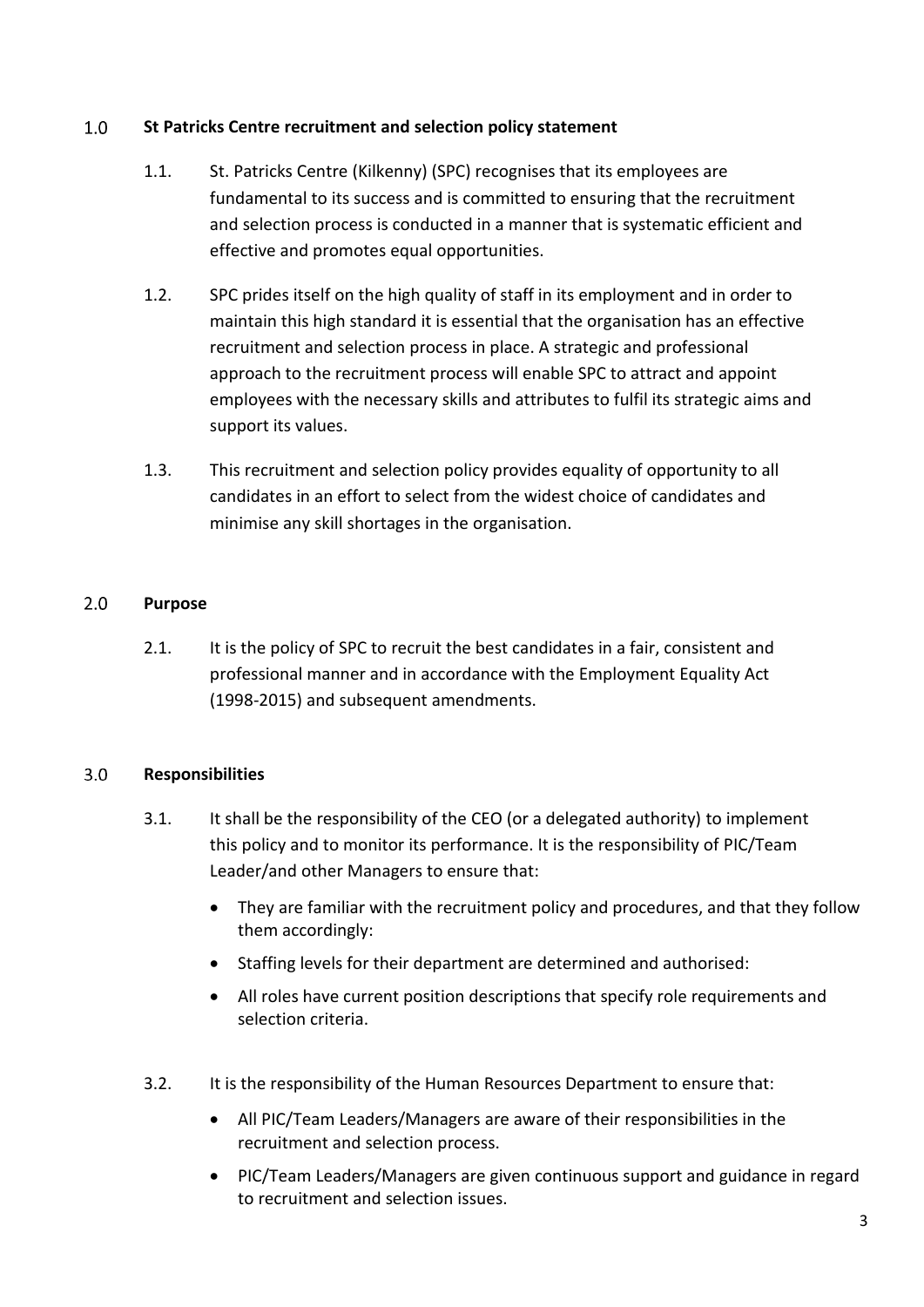# <span id="page-3-0"></span>4.0 **Scope**

4.1. This policy applies to all internal & external applicants who are applying for a job/s within the organisation and all persons involved in the recruitment and selection process. The applications of current staff will be treated on an equal basis with external applications.

# <span id="page-3-1"></span> $5.0$ **Determine a Need for Staff**

- 5.1. SPC has an agreed WTE provided within its Core Funding. The Service Agreement with the funders (HSE) identifies the number of employees. The service has a workforce profile based on the needs of the services and approved by Senior Management Team. There is discretion within to reconfigure/suppress roles in line with HSE processes & agreed WTE.
- 5.2. Recruitment Approval will only be given once a review of the WTE for the service area takes place. This review will establish the need, skill set, number of hours and confirmation it is within agreed WTE & funding envelope. Any recruitment outside of agreed WTE and/or funding envelope will require approval from the Finance Manager.
- 5.3. Recruitment processes must be cost efficient and value for money.

# <span id="page-3-2"></span> $6.0$ **HSE Process - Business Case**

6.1. SPC must complete Business Cases for each individual posts either new posts or filling a vacant post. The form is completed by the HR Dept and signed by the CEO. These forms are submitted to the HSE Chief Office approval. The recruitment/filling process cannot commence until the form is duly authorised and forwarded to HR

# <span id="page-3-3"></span> $7.0$ **Job Specification**

7.1. The job specification document includes the job description which sets out the main duties and responsibilities of the position and the key tasks involved in doing the job. The specification identifies the personal attributes that the job holder must possess in order to be able to perform the job to a high standard. These specifications will include intellectual or educational demands, the qualifications, skills and experience required for the job and any personal attributes which should be related to the job and not unnecessarily restrictive as unnecessary requirements which may lead to discrimination on one of the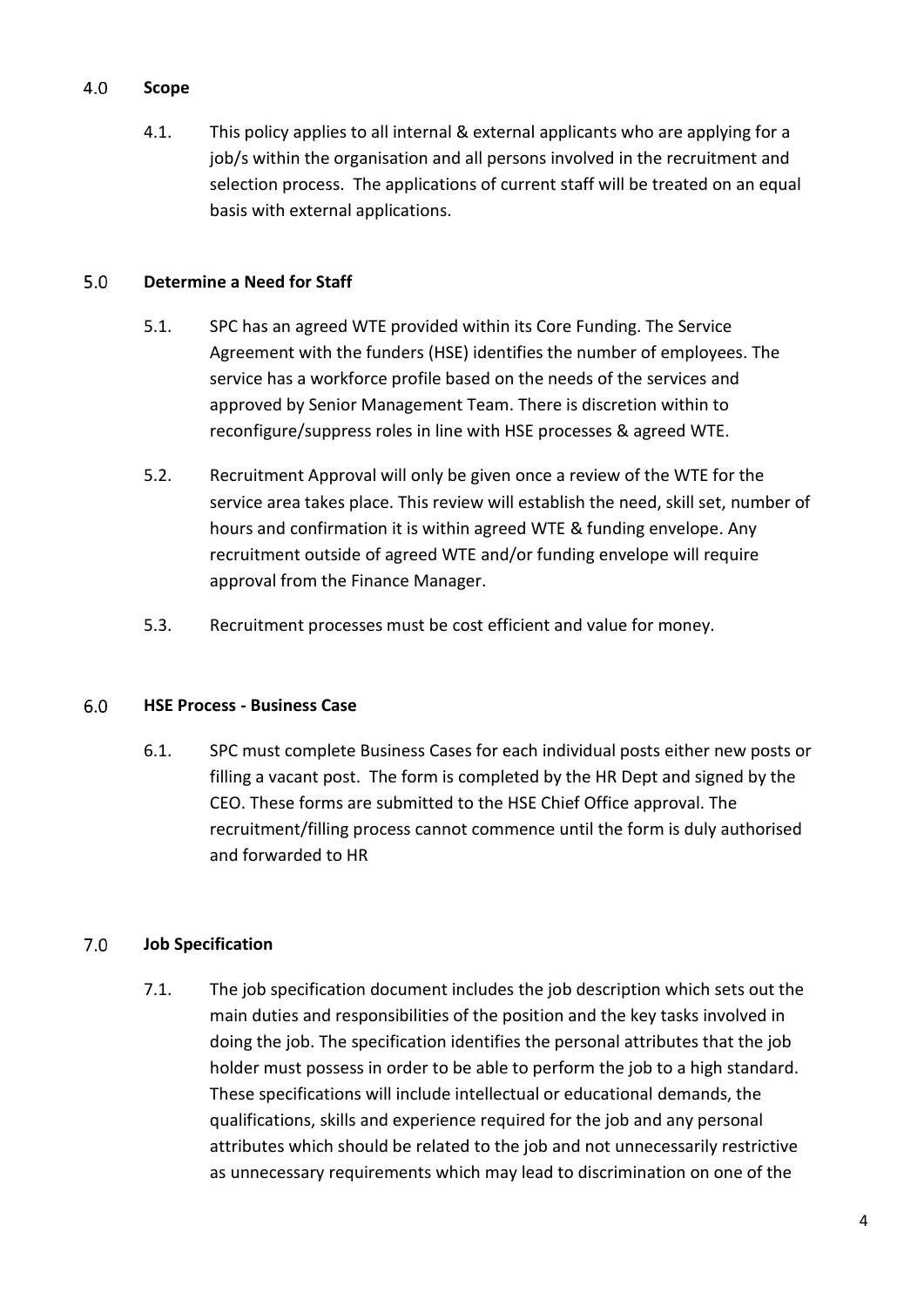nine protected characteristics under the Employment Equality Acts (1998- 2015).

# <span id="page-4-0"></span> $8.0$ **Advertising**

- 8.1. The recruitment and selection of suitably qualified staff will be proportionate to the role and current circumstances. All staff on protective leave (such as maternity or parental leave) will be informed of each vacancy.
- 8.2. The advertisements commissioned by must avoid all forms of discrimination and must comply with the Employment Equality Act (1998), Equality Act (2004) and any subsequent amendments. When deciding where to advertise, SPC strives to ensure that there is equal access to the advertisement for all qualified candidates.
- 8.3. SPC may use any or all of the recruitment options.
- 8.4. External advertising options are selected on past performance and/or recommendations. Local, national and international media are used where relevant.
- 8.5. Internal advertising: HR is responsible for the placement of all recruitment advertisements upon receiving approval for the position; SPC will advertise all vacancies (temporary and permanent) both internally and externally as appropriate.

# <span id="page-4-1"></span> $9.0$ **Short term vacancies**

- 9.1. For example maternity leave, sick leave etc. may be filled internally from existing resources, relief staff and agency whereupon all other alternative routes have been exhausted. The appropriate contract of employment will be issued if required, allowing for external advertising to fill such vacancies when the position cannot be filled internally If more than one relief staff is eligible an internal interview process should be held.
- 9.2. Restricted Locum Relief contracts can also be issued whereupon specific criteria is not met at the time of recruitment. Appropriate contracts are provided here where specific requirements for the role can be temporarily suspended pending verification of same such as driving licences and academic qualifications.

# <span id="page-4-2"></span>10.0 **Recruitment Agencies**

10.1. Where appropriate, external recruitment consultants may be used for recruitment purposes. The Human Resources Department will advise on the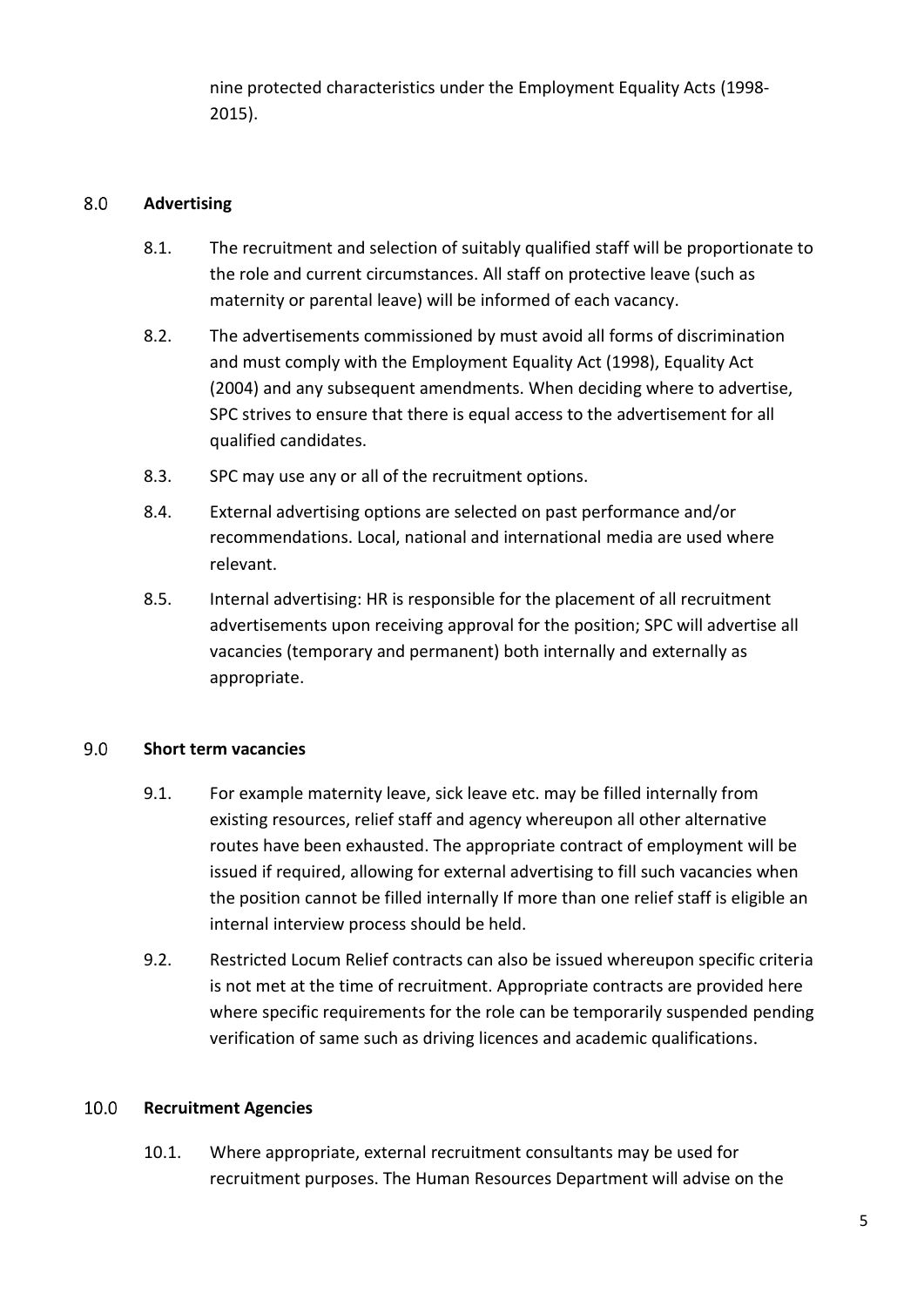availability of suitable recruitment companies Prior approval is required from the Finance Manager due to the significant costs involved.

# <span id="page-5-0"></span>11.0 **Application Forms**

11.1. SPC uses application forms as part of the recruitment process to standardise the information supplied by candidates and to facilitate an initial screening for interview. An application form is not only an important part of the selection process it also presents information for the employee's personnel file, providing the essentials of an employee's qualification and work experience. The application form should contain a wide range of questions, e.g. on education, training, experience and competence. Application forms will be available to any person who wishes to apply for a vacancy. All advertisements will include instructions on the application procedure and how interested parties may apply. A data protection statement is required under the Data Protection Acts (1988 & 2003) in order to outline the purpose for which the application information is being collected, who will have access to the information and for how long it will be held.

# <span id="page-5-1"></span>12.0 **Shortlisting**

12.1. Candidates will be shortlisted against agreed criteria, on the basis of information provided in the application documentation, in order to eliminate unsuitable candidates. SPC aims to ensure that all selection for shortlisting will be free from any discrimination and that each application will be dealt with on its merits. For certain roles, the organisation may use psychometric testing to support the shortlisting process.

# <span id="page-5-2"></span>13.0 **Primary Selection**

13.1. Interviews will be offered to people with the skills and experience required for the particular role. The interviewees will be determined by the Relevant Manager in conjunction with the relevant HR person or appropriate person. Not all applicants will be called for interview. Where possible and when not prohibited by cost unsuccessful applicants should be notified in writing within 2 weeks of receipt of their application that they were not selected to attend for interview.

# <span id="page-5-3"></span>14.0 **Prior to Interview**

14.1. Prior to interview, the selected candidates will be sent a letter asking them to attend for an interview at a specified date and location and seeking any accessibility/accommodations requests from attendees.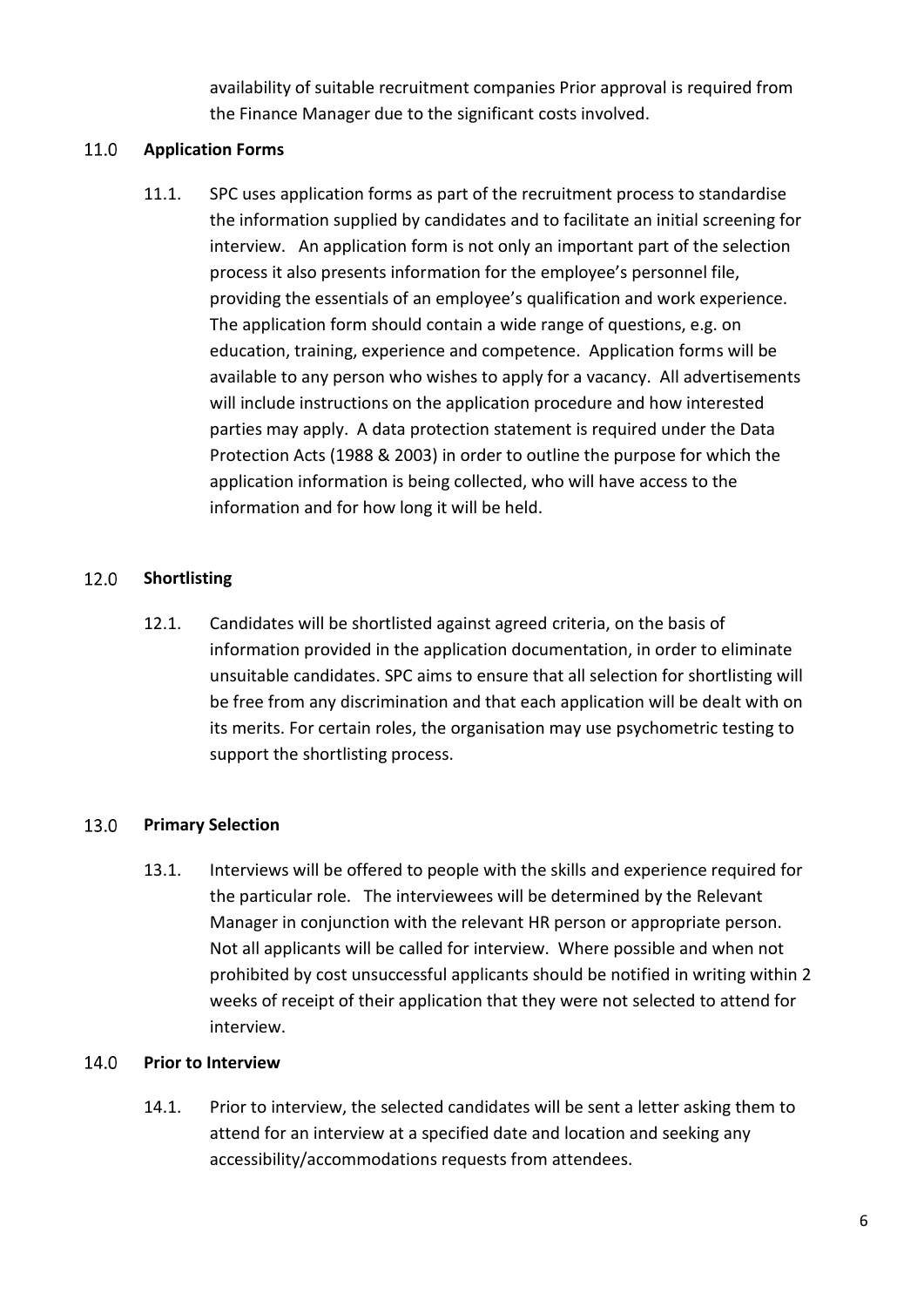#### <span id="page-6-0"></span>15.0 **Conducting the Interview**

15.1. SPC aims to ensure that fair and proper procedures are followed in an interview process that is free from discrimination. Interviews should be arranged by the Human Resource Department ideally within 2 weeks of the closing date for applications or on a date suitable to the interview panel.

#### <span id="page-6-1"></span> $16.0$ **The Interview Panel**

16.1. The interview panel will normally comprise of Line Manager, a HR representative and where relevant a Senior Management Team Member or a Board Member. Where possible a gender balanced interview panel will be provided but this may not always be feasible. The selection of persons who sit on the interview panel is at the discretion of SPC. If a situation arises where a second interview is held, the same interview panel may be involved in the decision making at the second stage wherever possible.

#### <span id="page-6-2"></span> $17.0$ **The Interview**

- 17.1. Each interview will last for a pre-determined period of time and will follow a set format. All questions posed to the candidates will be consistent and will relate directly to the person's ability to do the job. Candidates will be marked under pre-determined competencies related to the post. Questions on marital status, numbers of children, date of birth, age, place of birth and medical history will not be asked during the interview. As standard procedure notes will be taken during the interview.
- 17.2. At the end of the interview each member of the interview panel will compare the attributes of the candidates against specific criteria laid down in the job description and personal specification.
- 17.3. Candidates will be scored according to a recruitment matrix that has been designed to reflect the essential and desired criteria. Candidates will be marked on a series of desired qualities and will be listed in order of merit. Each person's score sheet will be kept on file for three years and under the provision of "freedom of information" should be made available to that person on request. There will be a minimum score required for each position.

# <span id="page-6-3"></span>18.0 **After the Interview**

18.1. Letters will be sent out to all candidates by the Human Resource Department within one week of the interview. The successful candidate will be offered the position in writing and will be asked to reply to in writings confirming if he/she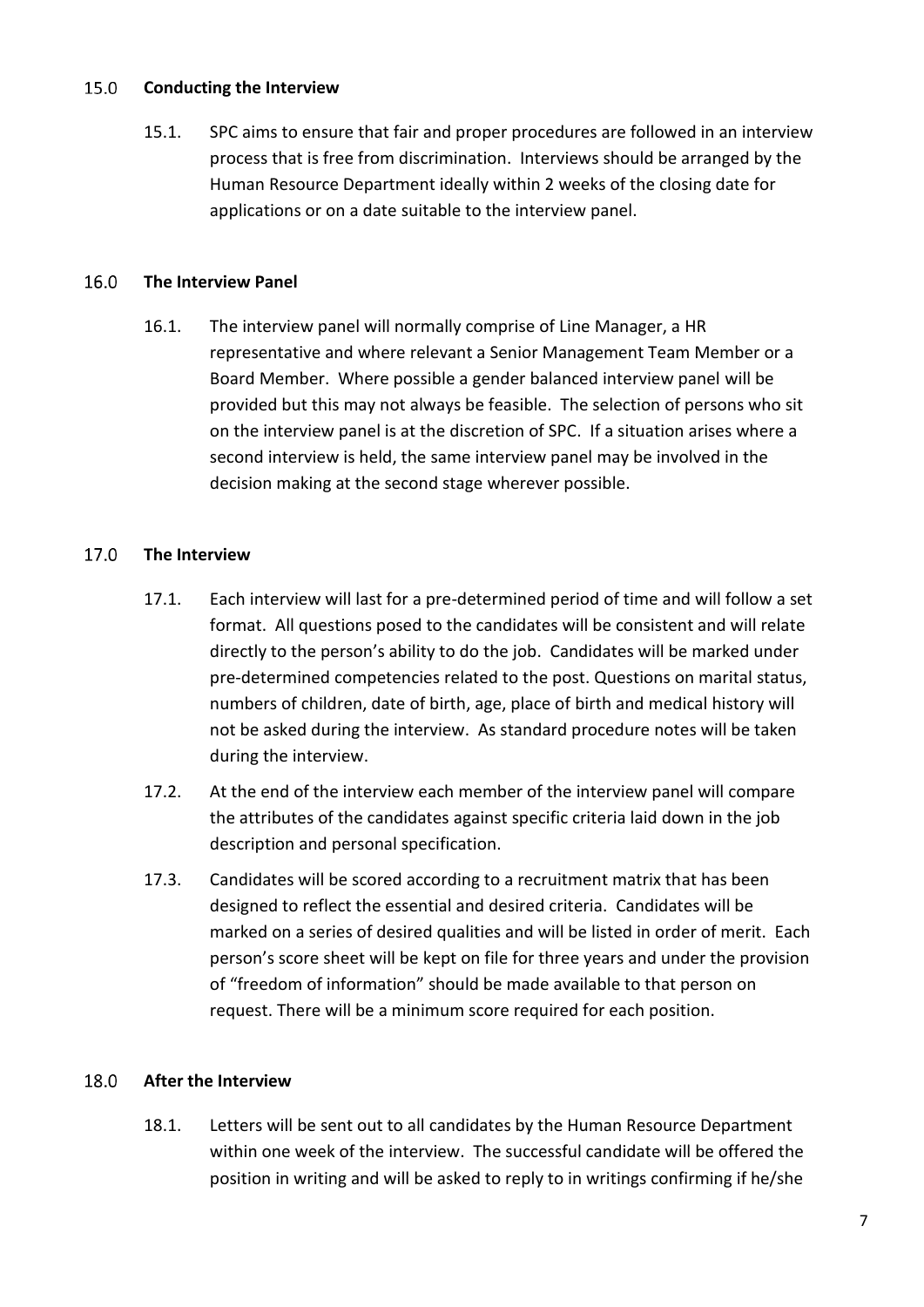accepts the position. Upon receipt of the candidates' acceptance of the position, the Human Resource Department will inform the Financial Manager and the payroll administrator of the new appointment and starting date. Unsuccessful candidates will be informed by the Human Resource Department that they have not been successful. Where relevant, unsuccessful candidates may be placed on a panel for a period of 6 months and may be approached to fill a similar vacancy that may arise during this period.

#### <span id="page-7-0"></span>19.0 **Pre-employment and medical assessments**

19.1. The successful candidate will be asked to provide details of two previous employers who the Human Resource Department will contact in writing to request a written reference. Where applicable SPC will validate any necessary documentation relating to visas and work permits. Successful candidates may be requested to attend a pre-employment medical with a specified doctor. Confirmation of the post is subject to a Garda Vetting Clearance certificate being obtained by the Human Resource Department. Once all of the preemployment assessments have been completed, a written offer of employment will be extended to the successful candidate, with full details of his or her conditions of employment. It is company policy that all such offers will include a probationary period, even when the successful candidate has been previously employed within the organisation.

#### <span id="page-7-1"></span>20.0 **Prospective Employees**

20.1. Upon accepting an offer of employment from the Human Resource Department, the member of staff will receive a contract of employment which sets out the conditions under which the member of staff will be employed. Before taking up employment he/she will be asked to read the contract carefully before signing two copies of the document to acknowledge and accept the terms and conditions of the contract and returning both copies of the contract to the Human Resource Department who will then sign the contract and return one copy to the employee for his or her own reference. The contract will specify the employment relationship between management and the specific employee, i.e. permanent or fixed-term, full-time, part –time or jobshare. Management aims to provide permanent employment where possible subject to Health Service Executive funding or funding from another relevant funding body.